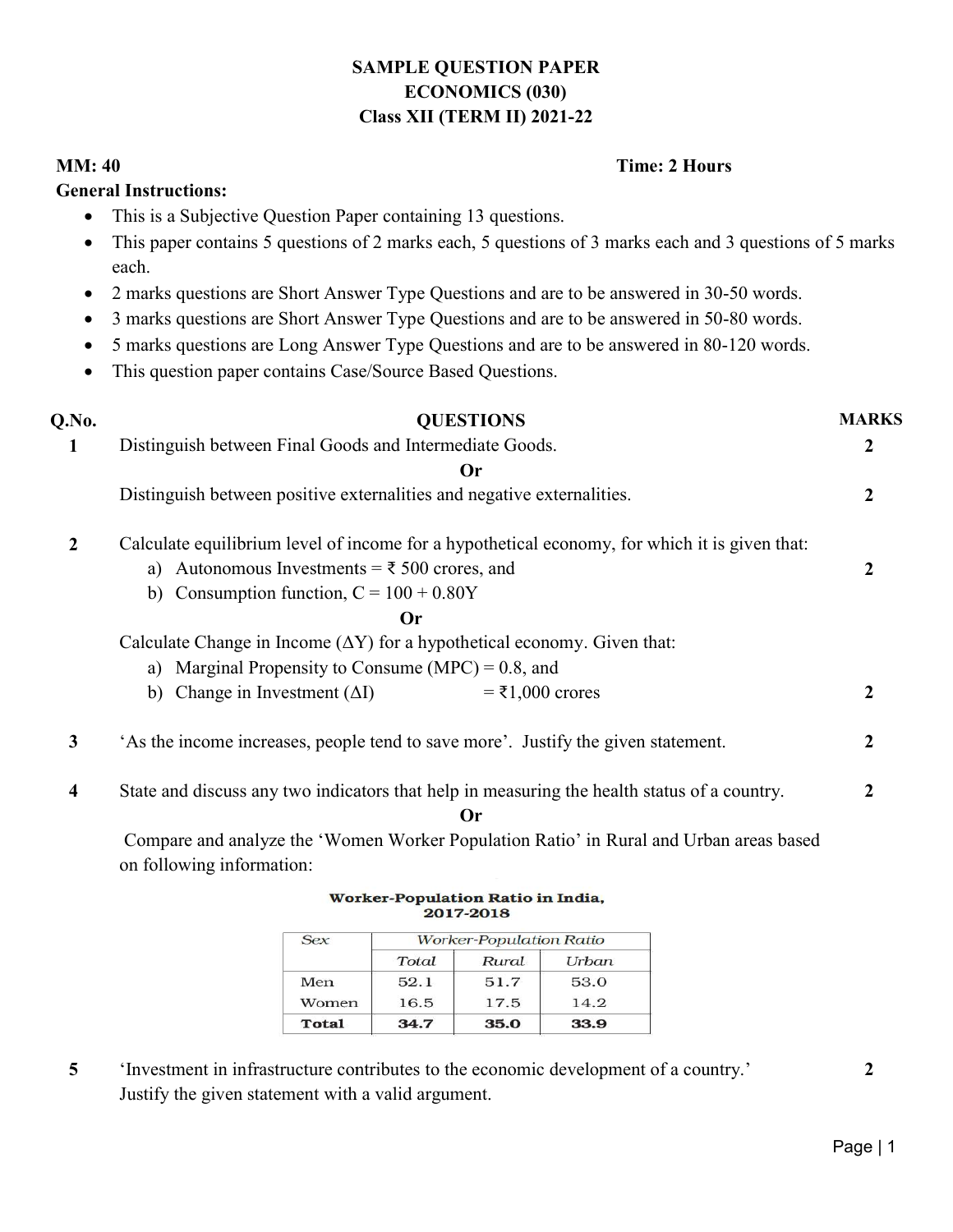- 6 Giving valid reasons explain which of the following will not be included in estimation of National Income of India? n which of the following will not be included in estimation<br>of X. Ltd. by an investor in the National Stock Exchange.<br>French Embassy, New Delhi to the local workers of the
	- a) Purchase of shares of X. Ltd. by an investor in the National Stock Exchange.
	- b) Salaries paid by the French Embassy, New Delhi to the local workers of the housekeeping department.
	- c) Compensation paid by the Government of India to the victims of floods.

## Or

Estimate the value of Nominal Gross Domestic Product for a hypothetical economy, the value of Real Gross Domestic Product and Price Index are given as  $\text{\textless}500$  crores and 125 respectively. ompensation paid by the Government of India to the victims of floods.<br>the value of Nominal Gross Domestic Product for a hypothetical economy<br>ross Domestic Product and Price Index are given as ₹500 crores and 125

7 Study the following information and compare the Economies of India and Singapore on the grounds of 'Investment in infrastructure as a percentage of GDP'

|                           | Investment* in<br>Infrastructure<br>$as a \% GDP$ | Percentage of people using<br>safely managed |                               | Mobile<br>Subscribers/100 | Consumption<br>of energy (ml. |
|---------------------------|---------------------------------------------------|----------------------------------------------|-------------------------------|---------------------------|-------------------------------|
|                           |                                                   | Drinking<br><b>Water Sources</b>             | Sanitation<br><b>Services</b> | People                    | tonnes of<br>oil equivalent)  |
| China<br><b>Hong Kong</b> | 44<br>22                                          | 96<br>100                                    | 72<br>92                      | 115<br>259                | 3274<br>31                    |
| India                     | 30                                                | 94                                           | 40                            | 87                        | 809                           |
| South Korea               | 31                                                | 98                                           | 100                           | 130                       | 301                           |
| Pakistan                  | 16                                                | 35                                           | 64                            | 73                        | 85                            |
| Singapore                 | 28                                                | 100                                          | 100                           | 146                       | 88                            |
| Indonesia                 | 34                                                | 87                                           | 61                            | 120                       | 186                           |

# SINO-PAK FRIENDSHIP CORRIDOR

SINO-PAK FRIENDSHIP CORRIDOR<br>The China-Pakistan Economic Corridor (CPEC) has deepened the decades-long strategic relationship between the two nations. But it has also sparked criticism for burdening Pakistan relationship between the two nations. But it has also sparked criticism for burdening Pakistan<br>with mountains of debt and allowing China to use its debt-trap diplomacy to gain access to strategic assets of Pakistan.

The foundations of CPEC, part of China's Belt and Road Initiative, were laid in May 2013. At the time, Pakistan was reeling under weak economic growth. China committed to play an integral role in supporting Pakistan's economy.

Pakistan and China have a strategic relationship that goes back decades. Pakistan turned to China at a time when it needed a rapid increase in external financing to meet critical investments in hard infrastructure, particularly power plants and highways. CPEC's early The foundations of CPEC, part of China's Belt and Road Initiative, were laid in May 201<br>At the time, Pakistan was reeling under weak economic growth. China committed to play<br>integral role in supporting Pakistan's economy.<br>

3

3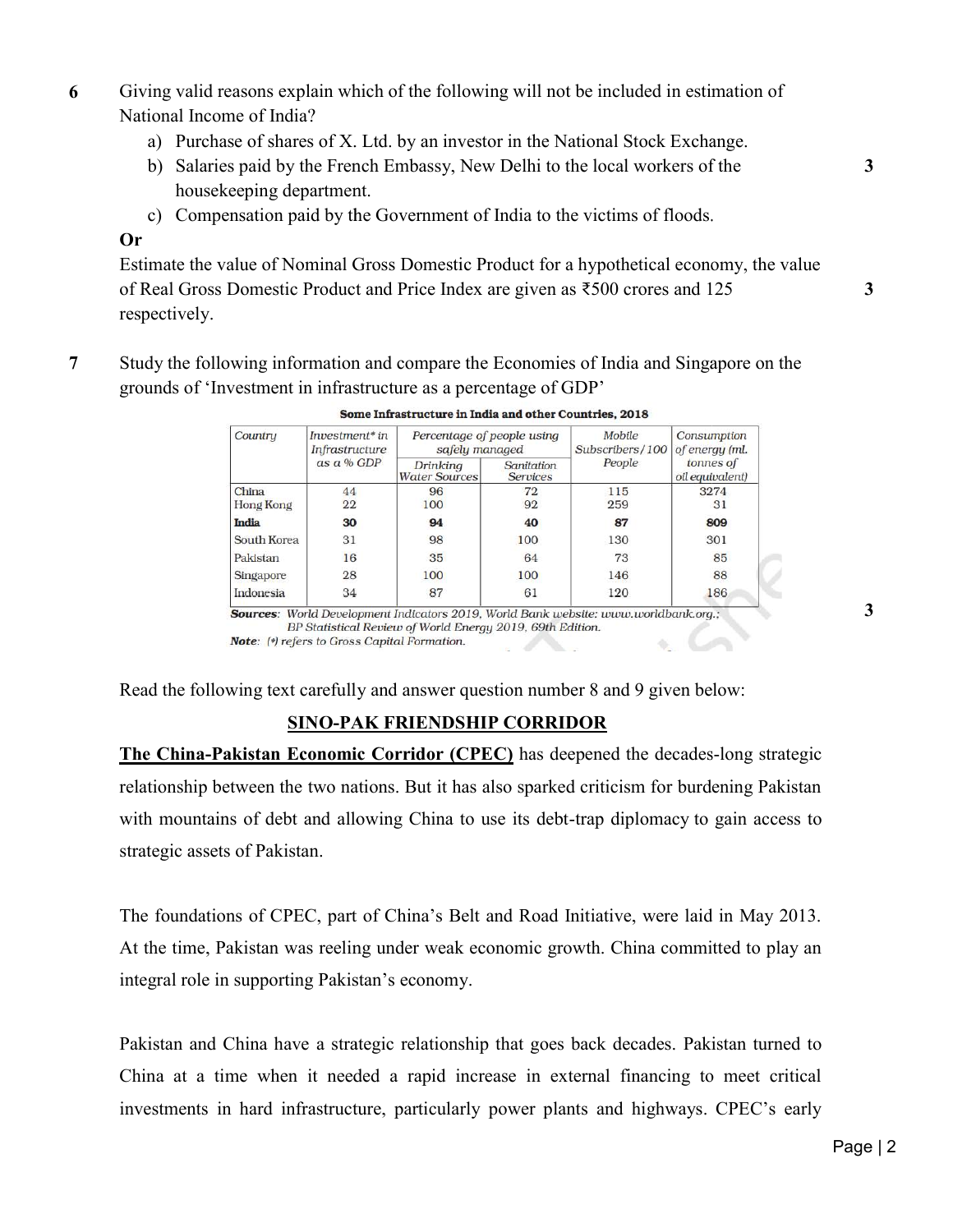harvest projects met this need, leading to a dramatic increase in Pakistan's power generation capacity, bringing an end to supply-side constraints that had made rolling blackouts a regular occurrence across the country.

Pakistan leaned into CPEC, leveraging Chinese financing and technical assistance in an attempt to end power shortages that had paralyzed its country's economy. Years later, China's influence in Pakistan has increased at an unimaginable pace.

China As Pakistan's Largest Bilateral Creditor: China's ability to exert influence on Pakistan's economy has grown substantially in recent years, mainly due to the fact that Beijing is now Islamabad's largest creditor. According to documents released by Pakistan's finance ministry, Pakistan's total public and publicly guaranteed external debt stood at \$44.35 billion in June 2013, just 9.3 percent of which was owed to China. By April 2021, this external debt had ballooned to \$90.12 billion, with Pakistan owing 27.4 percent —\$24.7 billion — of its total external debt to China, according to the International Monetary Fund (IMF).

Additionally, China provided financial and technical expertise to help Pakistan build its road infrastructure, expanding north-south connectivity to improve the efficiency of moving goods from Karachi all the way to Gilgit-Baltistan (POK). These investments were critical in better integrating the country's ports, especially Karachi, with urban centers in Punjab and Khyber-Pakhtunkhwa provinces.

Despite power asymmetries between China and Pakistan, the latter still has tremendous agency in determining its own policies, even if such policies come at the expense of the longterm socioeconomic welfare of Pakistani citizens.

(https://www.usip.org/publications/2021/05/pakistans-growing-problem-its-china-economic-corridor - Modified)

| 8  | Outline and discuss any two economic advantages of China Pakistan Economic Corridor<br>(CPEC) accruing to the economy of Pakistan. | 3 |
|----|------------------------------------------------------------------------------------------------------------------------------------|---|
| 9  | Analyse the implication of bilateral 'debt-trap' situation of Pakistan vis-à-vis the Chinese<br>Economy.                           | 3 |
| 10 | Explain how 'Non-Monetary Exchanges' impact the use of Gross Domestic Product as an<br>index of economic welfare.                  | 3 |